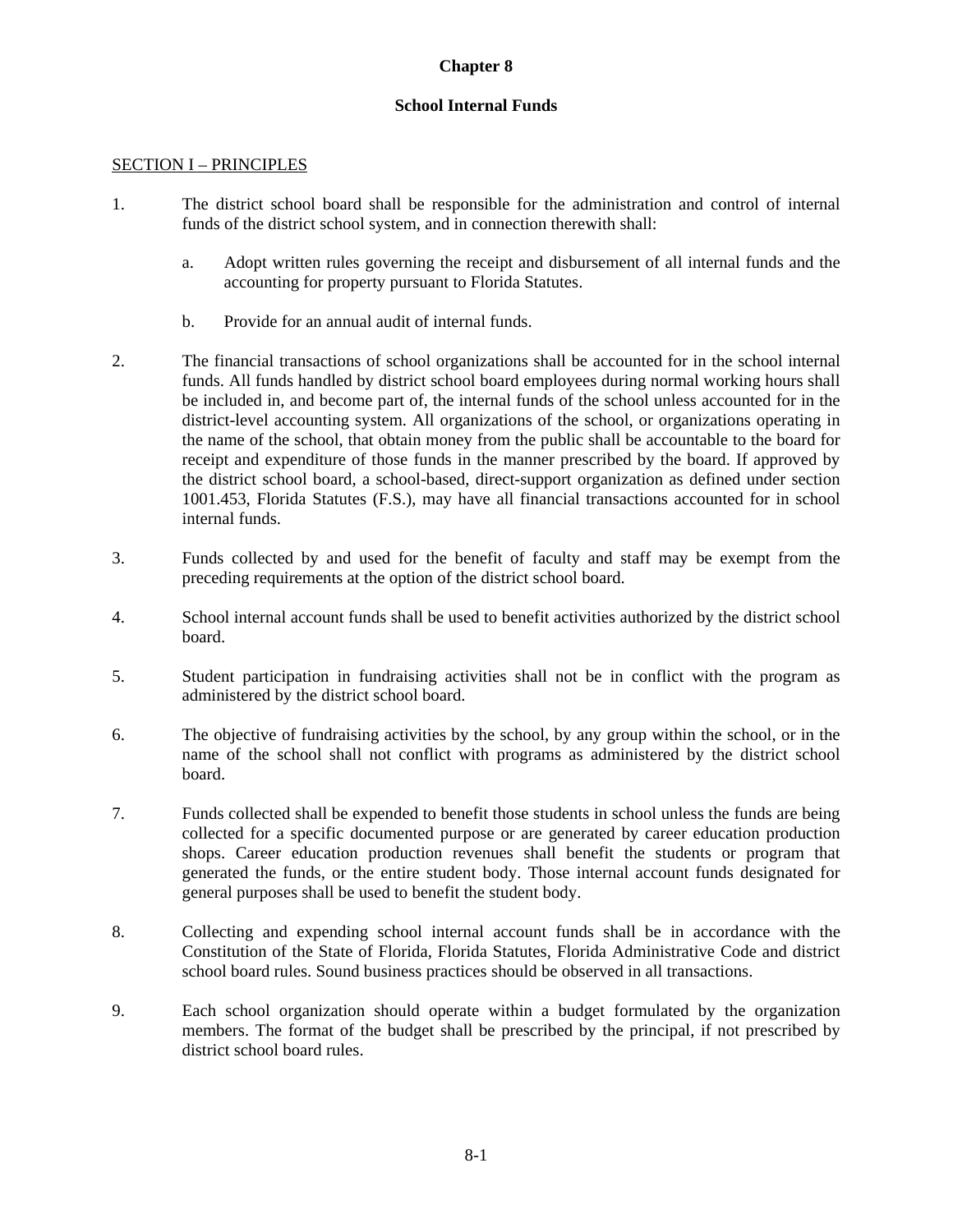- 10. Purchases from internal accounts shall not exceed the resources of the applicable student activity/project account, except for items acquired for resale or items authorized by district school board rules. Purchases to support instructional programs may be made from career education production revenues.
- 11. An adequate system of internal controls shall be maintained in order to safeguard the assets of the school internal funds.

## SECTION II – GENERAL PRACTICES

- 1. All employees responsible for handling and recording internal funds financial transactions shall be bonded through the school district.
- 2. Purchases from internal funds must be authorized in writing by the principal or designee. Neither the school nor the district school board shall be liable for any purchase made in the name of the school without express written approval.
- 3. School district-approved, pre-numbered receipt forms shall be used to record and account for cash received.
- 4. Approved pre-numbered checks shall be used to disburse and account for funds, with the exception of disbursements from properly established petty cash funds.
- 5. Promissory notes, installment contracts and lease purchase agreements shall not be executed in the name of a school or any school organization except as authorized by the district school board.
- 6. Internal funds shall not be used to cash checks to accommodate individuals, make any kind of loans, pay any form of compensation directly to employees or extend credit. Employees of the school district who are compensated for additional services, such as working at athletic events, shall be paid through the school district payroll department or, when appropriate, as prescribed by district school board rules. Designated area career centers may cash checks and make loans as necessary to administer student grant and loan programs funded by federal, state and private sources.
- 7. Internal funds shall be accounted for on the same fiscal year basis as all other school district funds. No school organization shall make expenditures that exceed the cash resources available to that organization. All accounts payable shall be disclosed to the district school board at the end of the fiscal year.
- 8. Bank statements shall be reconciled as soon as received, preferably by a person other than the person who receives and disburses funds.
- 9. Monthly financial reports shall be made in approved written form to provide the school's administration with financial information necessary for decision making. An annual report will provide data for inclusion of internal funds in the school district's annual financial statements.
- 10. Account balances shall be subject to limits that the district school board may prescribe.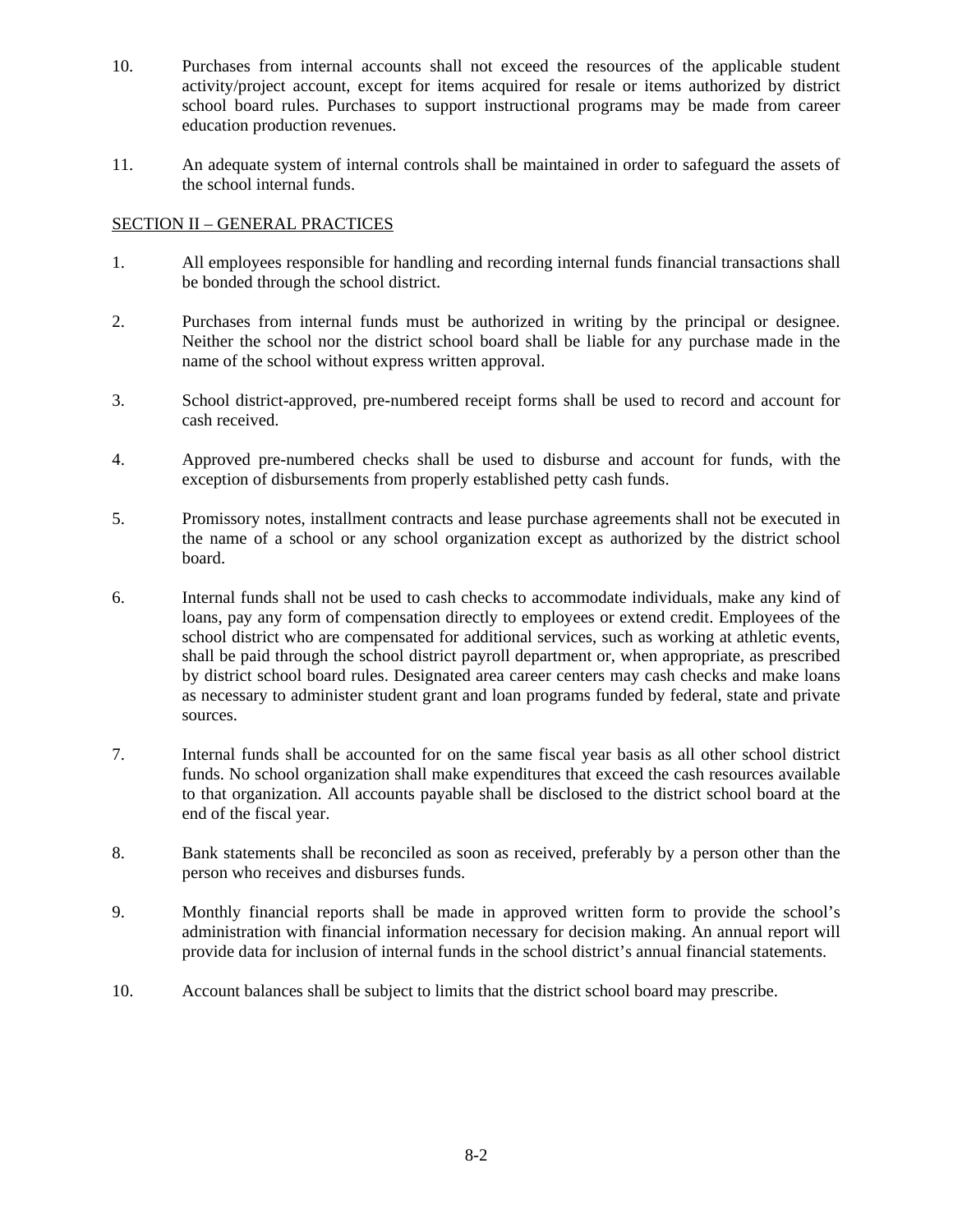## SECTION III – STANDARDS, PRACTICES AND PROCEDURES

## 1.0 CONTROL OF CASH RESOURCES

## 1.1 DEPOSITORIES FOR INTERNAL FUNDS

Depositories in which internal funds are kept must be qualified public depositories, approved by the district school board, required to furnish the same type of security for deposits as is required for other district school board funds.

#### 1.2 BANK ACCOUNTS

Each school shall have only one checking account, which shall be entitled "(SCHOOL NAME) Internal Fund, The School District of \_\_\_\_\_\_\_\_ County, Florida," or alternative that clearly identifies the school and school district. The account title must be imprinted on all internal fund checks and deposit slips. All monies received by the school will be deposited intact as collected into this account, and all disbursements will be made by checks drawn on this account. Savings or investment accounts shall be titled in the same manner. Additional checking accounts may be used by designated area career centers, if required, in the administration of student grant or loan programs. The name of such grant or program shall be identified in the account title.

#### 1.3 CHECK SIGNATURES

- a. Each account shall have at least two authorized check signers, one of whom must be the principal. These names shall be kept on file for audit. All checks must be signed with two signatures as prescribed by the principal, if not prescribed by district school board policy.
- b. The principal is responsible for all financial transactions and proper check signatures.
- c. Under no circumstances shall checks be presigned.

## 1.4 CASH COLLECTIONS AND DEPOSITS

- a. All money collected by the school must be substantiated by pre-numbered receipts, consecutively numbered class receipt records, reports of monies collected, pre-numbered tickets, reports of tickets issued and sold, or other auditable records.
- b. Insofar as is practicable, all money should be collected in the school office. Collections made outside of the school office must be turned in to the school office no later than the next business day.
- c. All money collected must be deposited intact to a depository as frequently as feasible and as dictated by sound business practices.. **In any event, funds collected must be deposited within five (5) working days**.
- d. All deposits must equal the total amount of money taken in and recorded on receipts for the period covered by the deposit. Deposit slips shall be made in the number of copies necessary to meet the approved accounting procedures. All checks received shall be deposited with a restrictive endorsement of "for deposit only" and specifying the account title and number.
- e. The principal or designee shall be notified immediately of any errors in deposits or disbursements and shall take appropriate corrective action.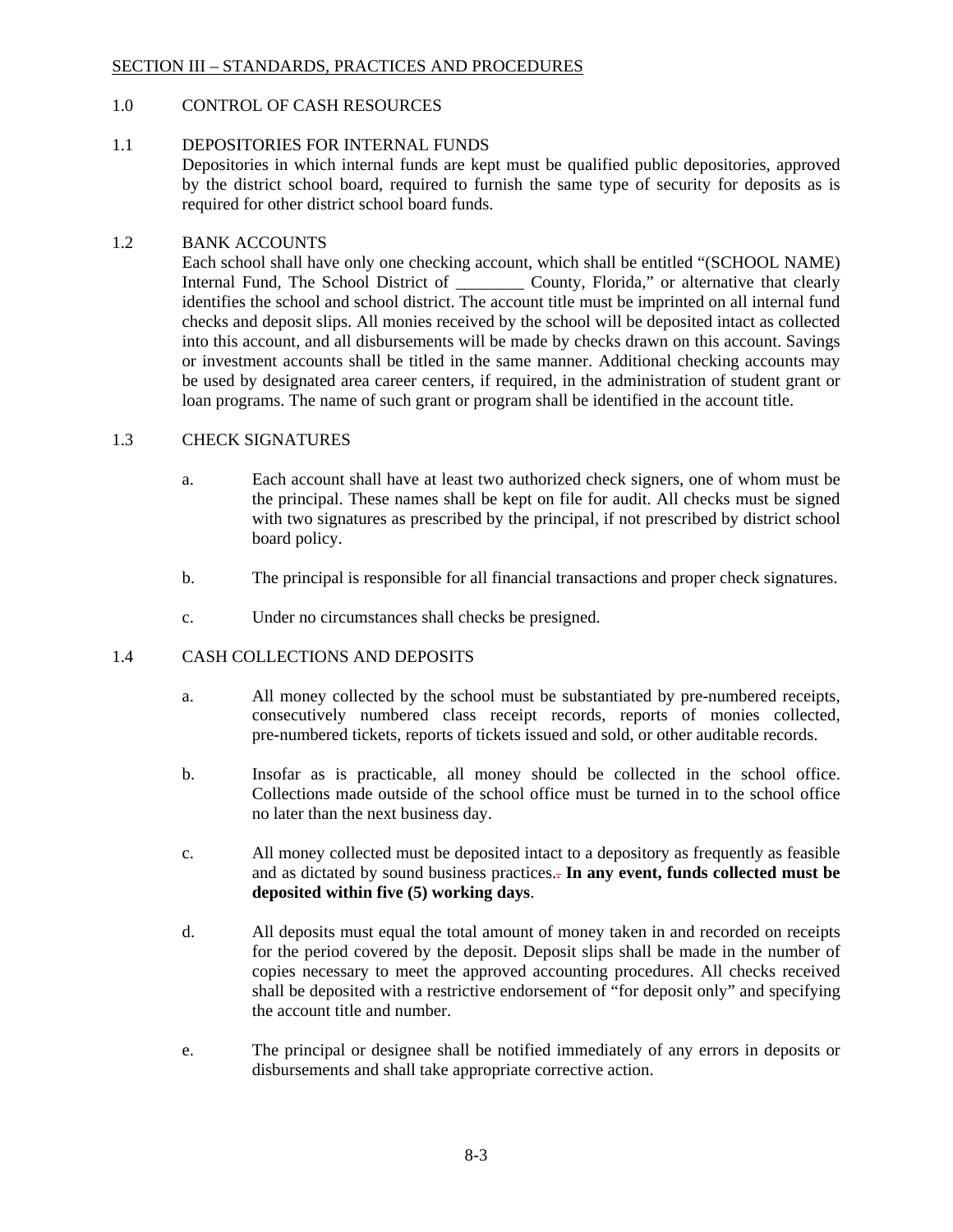f. All checks, receipt forms and tickets shall be pre-numbered and perpetual inventories of each shall be maintained. Inventories shall show the beginning and ending numbers of all documents acquired and issued. For all cases in which tickets are used, ticket reports and unsold tickets must be available for audit. Any pre-numbered documents shall be accompanied by a certified statement of the numbers received.

# 1.5 INVESTMENTS

- a. The district school board shall adopt policies pertaining to the investment of school funds not needed for immediate expenditures. The adopted policies shall provide for investing or placing on deposit all such funds in order to earn the maximum possible yield under the circumstances.
- b. Internal funds that are temporarily idle shall, as required by law, be invested pursuant to policies of the district school board using any medium of investment legal for public funds, and may not exceed insurance protection or other legal collateral limits.

## 1.6 COLLECTION OF WORTHLESS CHECKS

- a. The principal is responsible for seeking reimbursement for any unpaid check returned by the bank.
- b. A check can be declared uncollectible and written off the books only by action of the district school board or designated officer. This action will be taken only after every legal and reasonable effort at collection by the principal has been exhausted.
- c. The school principal may require payment for school obligations in cash, money order or other form of guaranteed payment, if it is deemed necessary.

## 2.0 STUDENT ACTIVITY/PROJECTS

## 2.1 ATHLETICS

All revenues and expenditures involving athletic business transacted at the school level shall be recorded in accounts in this classification.

# 2.2 MUSIC

- a. Proceeds from activities of musical organizations, donations to these groups, and expenditures for supplies and trips shall be recorded in this classification.
- b. Collections from students for rental or maintenance of uniforms or instruments shall be recorded in separate accounts in this classification, or in trust if restricted as to use.

## 2.3 CLASSES, CLUBS AND DEPARTMENTS

- a. Class and club accounts support a group of students within a community of interest with a roster of members, officers and a sponsor. Approval for the existence of all club and class activities is the responsibility of the principal.
- b. The sponsor of each school club or organization is responsible for providing adequate financial documents and records to the principal and is responsible for retaining duplicates of said documents and records. These records may include an organization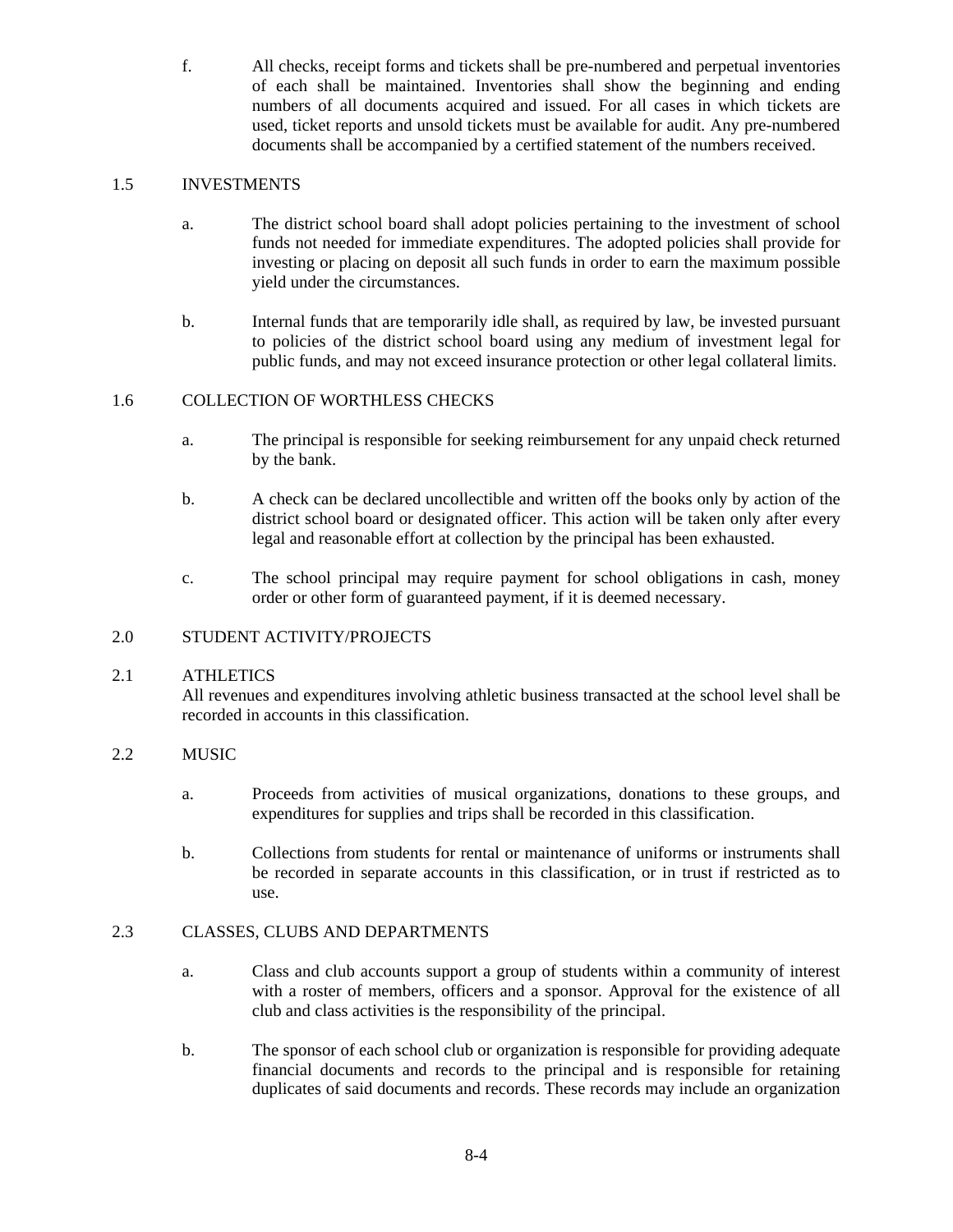budget; duplicate receipts for all income from dues, fundraising activities, entertainment, assessments and donations; and approved requests for payment.

- c. All collections received by any club or school organization must be deposited in the school internal fund.
- d. All disbursements by any club or school organization must be made by an internal fund check or from an approved petty cash fund. Disbursements shall be approved by the appropriate organization officer (when the organization has officers), the sponsor and the principal.
- e. A financial report shall be filed with the principal's office at the close of each fundraising activity. To accommodate collection of data for this report, a separate account for the activity may be established. The organization sponsor shall participate, along with the finance clerk, in the designation of transactions to be recorded in each of the organization's accounts.
- f. Class and club monies shall be expended for the benefit of the class or club or for purposes designated by the class or club that participated in generation of the revenues.
	- 1. Any remaining balance in the account of a class that has graduated shall be transferred to the general miscellaneous account at the discretion of the principal.
	- 2. Any remaining balance in the account of an inactive student organization shall be considered as belonging to the general miscellaneous account and shall be closed at the end of the following fiscal year.
- g. Departments may be structured similarly to classes and shall conduct financial activities subject to the principles already outlined.

#### 2.4 TRUST ACCOUNTS

- a. Funds collected for a specific, restricted purpose shall be accounted for in a trust account.
- b. Trust funds shall be expended only for the purpose for which collected. When the purpose of the trust fund has been accomplished or becomes inoperative, unused trust funds shall be returned to the person(s) from whom collected, if practicable. Donors may designate an alternative purpose. Funds that cannot be returned shall be handled in accordance with district school board policies.
- c. At no time shall a trust account have a deficit.
- d. If a school organization undertakes a project extending beyond the current fiscal year or receives a restricted donation to be used over a period of time beyond the year in which received, approval must be granted in accordance with district school board rules and the funds held in a trust account.
- e. Collections for the district school board, such as out-of-state tuition, adult matriculation and tuition fees, course fees, reimbursement for damages and telephone charges, are trust funds. Sales tax collected for the state is also a trust account.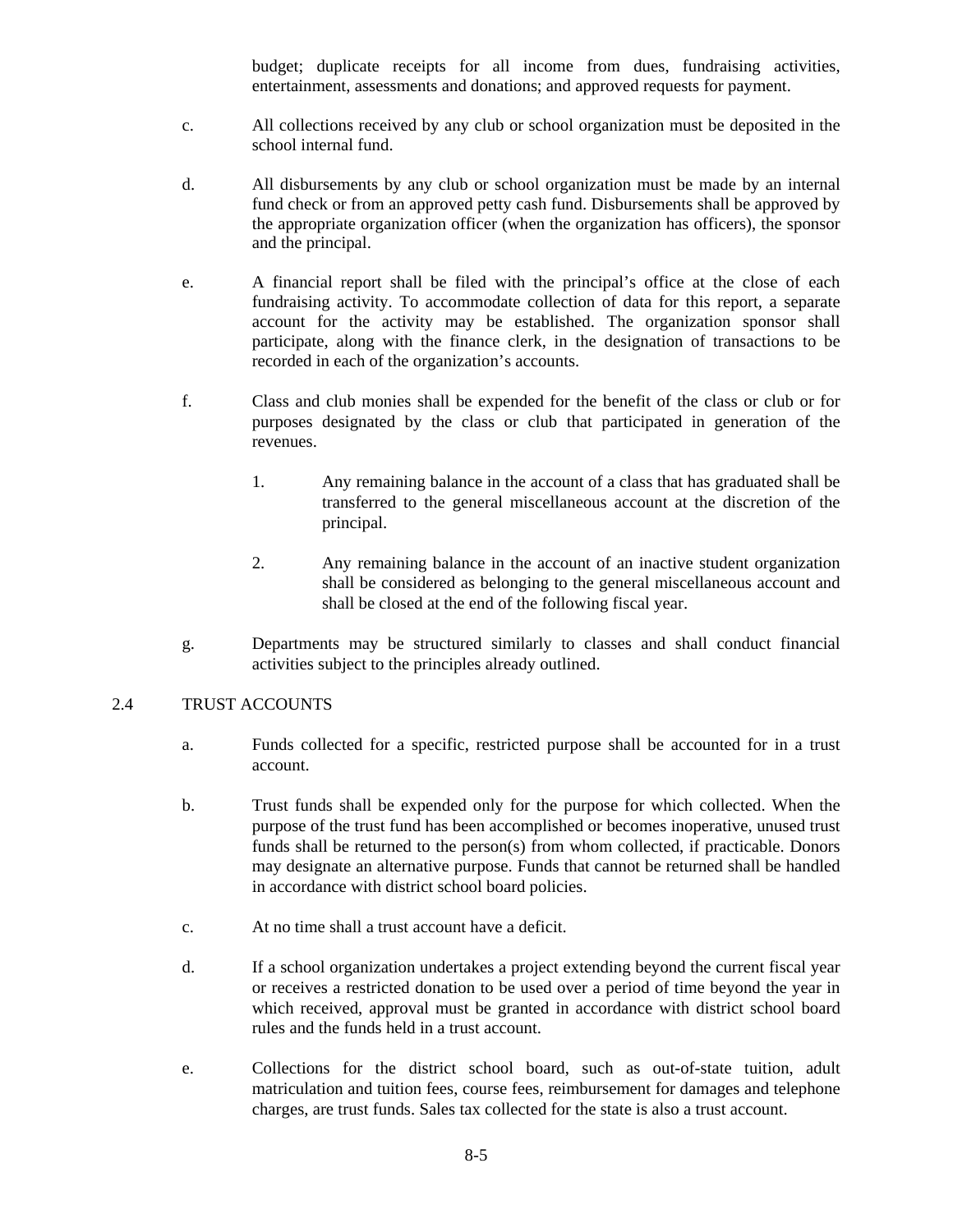- f. Collections for parking decals issued by secondary schools and career centers may be restricted by the district school board as to use, and if so, should be accounted for separately in a trust account.
- g. Funds collected from students as deposits for use of locks, and restricted by the district school board as to use, shall be accounted for separately in a trust account.

# 2.5 GENERAL

- a. This category encompasses all other accounts for funds that are to be used for the general welfare of the student body.
- b. Separate accounts shall be maintained for activities such as the school store and other activities when it is good business practice to separately monitor the financial status of the activity. Activities not accounted for separately shall be recorded in a miscellaneous account.

## 3.0 PURCHASING

## 3.1 REQUIREMENTS

- a. The requirements pertaining to purchases and securing bids on purchases made from public tax funds shall be observed when purchases are made from internal funds, except that:
	- 1. District school board approval of internal account vouchers is not required unless specifically mandated by district school board rules.
	- 2. District school board requirements for internal funds may be stricter than requirements for tax funds.
- b. If possible, purchases of the same or a similar nature to be used in more than one school should be combined and purchased only after approval of the district school board.

## 3.2 RESPONSIBILITY

- a. The school principal is fully responsible for all purchases and purchase commitments requiring present or future disbursements of internal fund monies. A signed commitment from the principal or designee(s) must be on file before any purchase is made. Vendors shall be notified of this policy. No purchase shall be made unless sufficient resources are available, except for inventory items that will be held for resale.
- b. The district school board may delegate by rule to such individuals as it may deem appropriate the authority to make purchases from internal funds, secure quotations and award contracts.
- c. No person, unless authorized to do so under regulations of the district school board, may make any purchase involving the use of school funds (rule 6A-1.012, F.A.C.).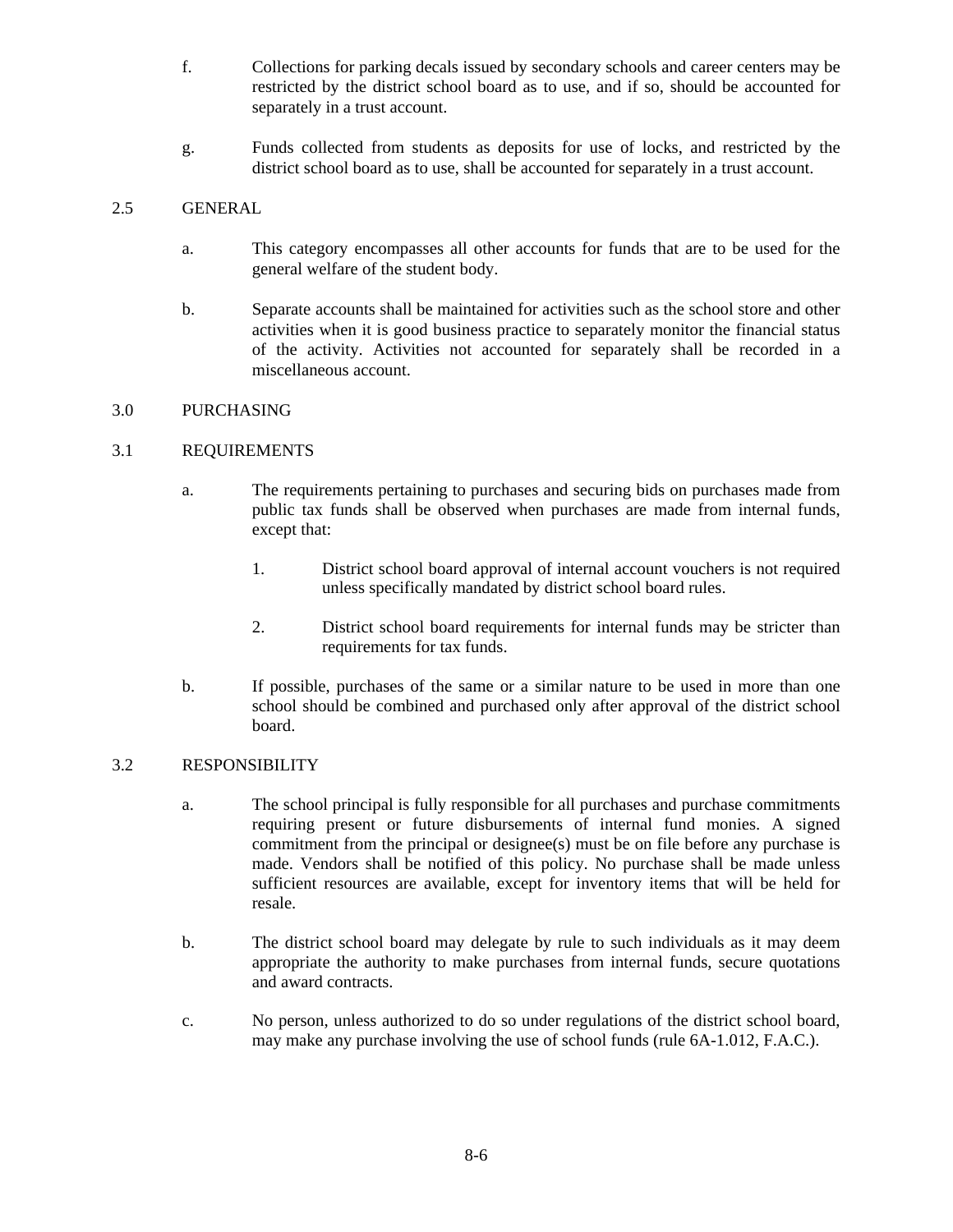- a. Bids shall be requested from three or more sources for any authorized purchase exceeding amounts set forth in a scale of school district sizes and purchase amounts (rule 6A-1.012, F.A.C.).
- b. The district school board shall have authority to reject any or all bids and request new bids. The district school board shall accept the lowest and best bid (rule 6A-1.012, F.A.C.).
- c. District school boards may establish requirements for bids that are stricter than those established under the state rule.
- d. District school boards may establish procedures requiring competitive quotations for all or selected types of purchases in amounts under the board-adopted bid limit. Such quotations shall be documented.
- e. Proposed purchases in excess of the school district bid limit must comply with bid requirements of Florida Statutes, Florida Administrative Code and district school board policy. These will be referred to the school district purchasing department for development of specifications, bids, advertising and processing.
- f. When the school district has a bid in effect, purchases of items covered must be made from the approved vendor unless the same item may be purchased elsewhere at a lower cost.

## 3.4 PETTY CASH

If authorized by district school board policy, petty cash funds may be established for internal funds.

## 3.5 RESTRICTED EXPENDITURES

The following expenditures from internal funds are deemed inappropriate and shall not be made except from trust funds collected for a specifically identified purpose.

- 1. Equipment, supplies, forms and postage for curricular or classroom use. $\overline{z}$ The exception is for revenues derived from career education production shops, which may be used for these purposes.
- 2. Curricular-related travel; professional, technical or consultant services. The exception is for revenues derived from career education production shops, which may be used for these purposes.
- 3. Articles for the personal use of any student, employee or other person, except those items that are identifiable as being in recognition of service or promotion of school activities and those items identified under rule 6A-1.0143, F.A.C., Promotion and Public Relations Funding.
- 4. Personal memberships or subscriptions.
- 5. Salaries or other compensation for duties or assignments that are the responsibility of the school district.
- 6. Loans, credit or accommodation purchases for anyone.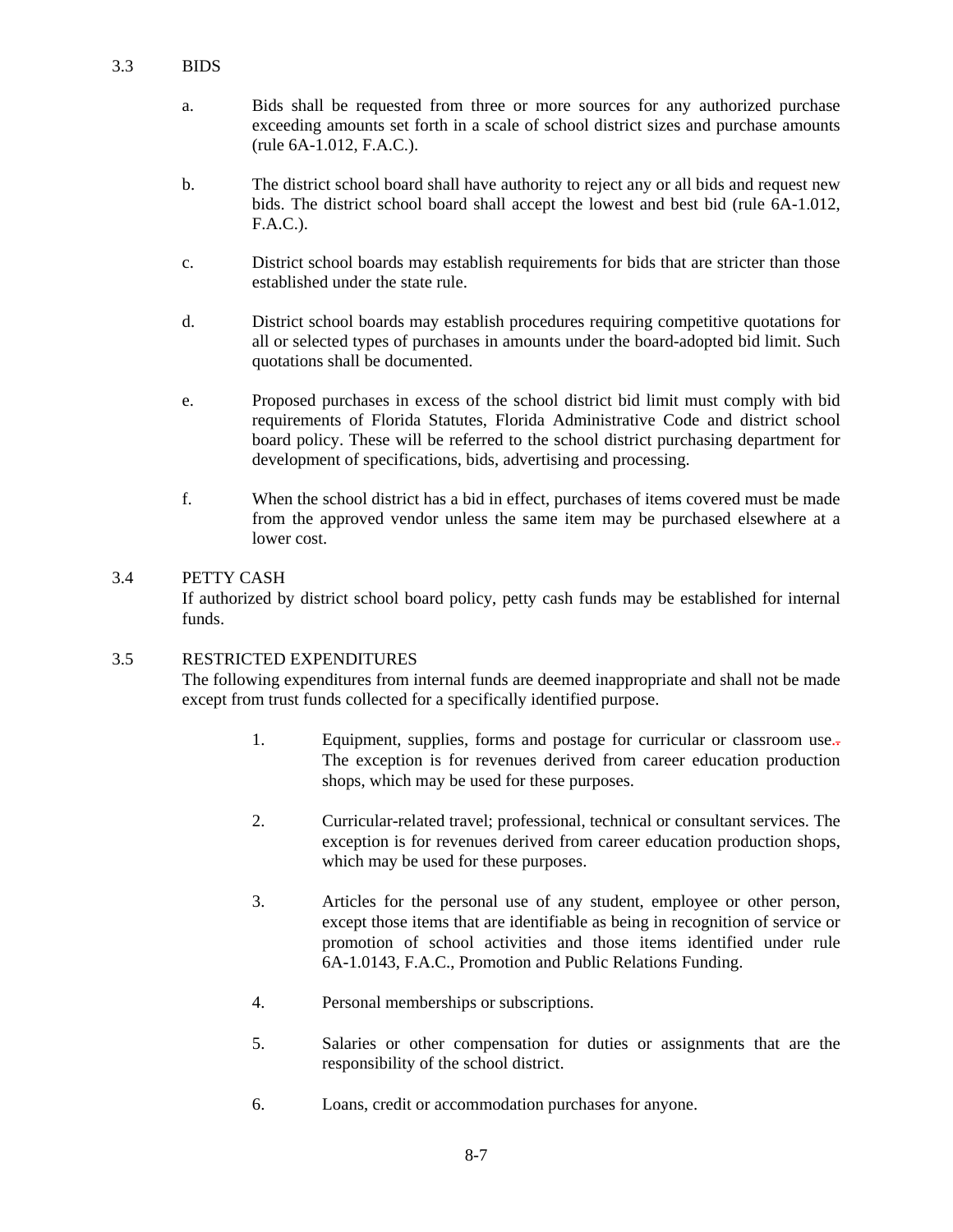7. Repairs and maintenance of district school board equipment for which district school board funds are available. The exception is for revenues derived from career education production shops, which may be used for these purposes.

# 3.6 PROPERTY ACQUISITION AND CONTROL

- a. Tangible personal property, as defined in section 274.01, F.S., purchased or acquired by donation, becomes the property of the district school board and is subject to the board's procedures for property control.
- b. Notification to the appropriate school district office is required when items that meet the criteria for capital assets are purchased or received as a donation. A full description of any equipment or property acquired by a school must be given, including make, model, serial number, date acquired and total cost or fair market value for donated property.
- facilities, or any property involving risk, must have the prior written approval of the c. Expenditures for buildings, remodeling, renovation, repairs or alteration to the superintendent or designee.
- d. Approval must be obtained from the superintendent or designee to change, alter or attach permanent fixtures to school property, or to use more than the ordinary amount of utilities.

## 4.0 GENERAL STANDARDS, PRACTICES AND PROCEDURES

## 4.1 REPORTS

- a. The principal's financial report and any other interim reports shall be prepared and submitted according to the schedule and format prescribed in school district-adopted procedures.
- b. At the close of the fiscal year, the school internal fund's annual financial report shall be prepared in accordance with school district procedures, and the principal and preparer shall provide a signed attestation of the report's accuracy in reflecting the year's activity and year-end balances to be included in the school district's annual financial report.

## 4.2 AUDITS

- a. The district school board shall provide for an annual audit of internal funds.
- b. The signed, written report of the audit shall include notations of any failure to comply with Florida Statutes, Florida Administrative Code or district school board policy. The report, which must also provide commentary as to financial management and irregularities, shall be presented to the district school board while in session and filed as a part of the public record.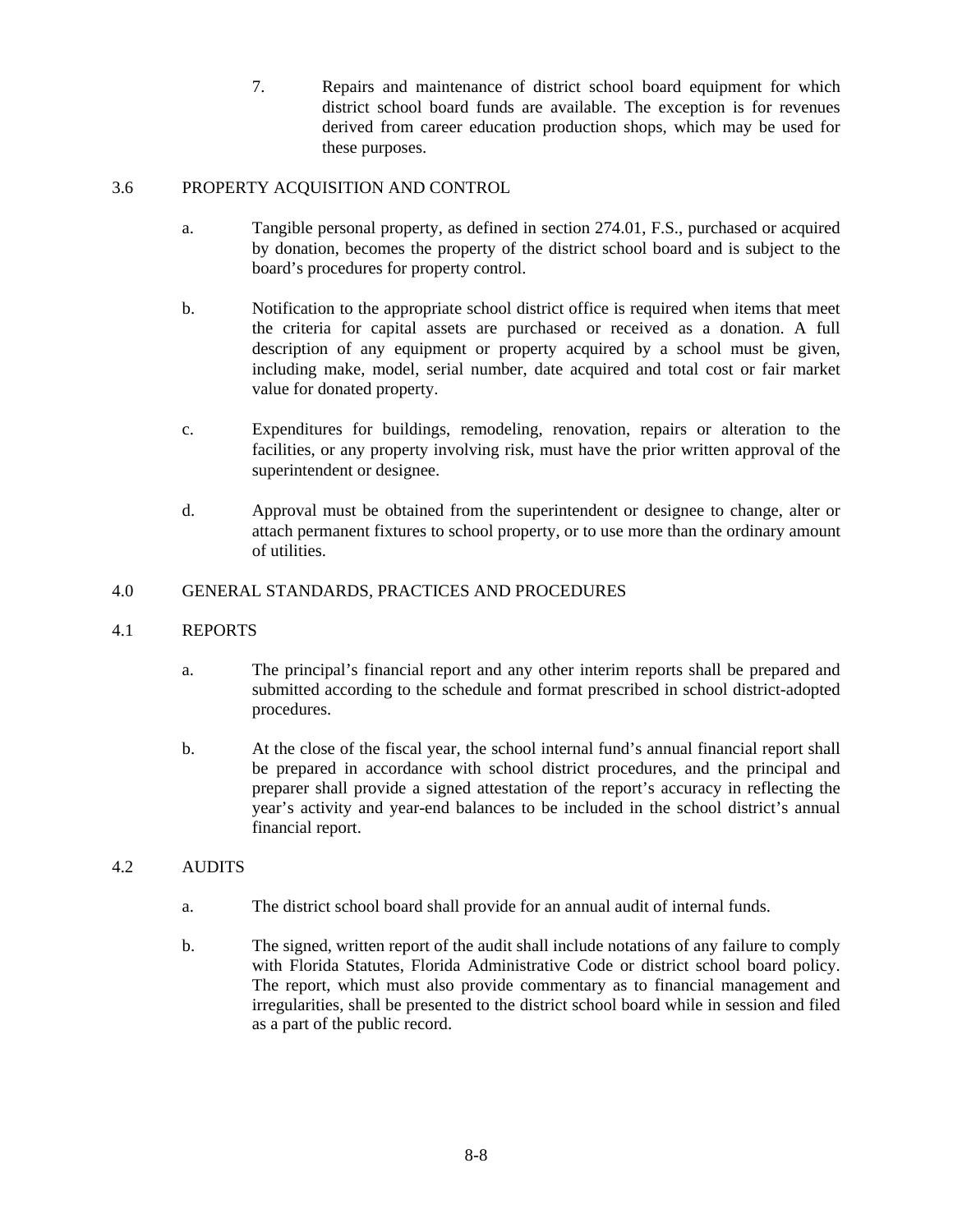#### 4.3 COOPERATIVE ACTIVITIES

- a. A cooperative activity is one in which the school participates with outside groups such as the Parent Teacher Association (PTA) or booster clubs through planning, staging or conducting school-related activities. Such activities may be held on or off the school grounds and will usually take the form of fundraising events such as carnivals, paid entertainment or food sales.
- b. Such activities must be approved by the principal and be beneficial to students. School district procedures shall be followed to provide appropriate accounting for funds and to ensure compliance with policies contained herein. If a share of the proceeds is to be disbursed to the cooperating group, a prior written agreement should be executed.

#### 4.4 FUNDRAISING

School principals are to be made aware of, approve and oversee all fundraising activities and actions conducted on a school campus and approve all fundraising activities in the name of the school. Any fundraising activity conducted on school property is a school-connected activity.

- a. Each fundraising activity shall be planned to finance a specified objective.
- b. Each fundraising activity shall have the approval of the organization sponsor and the principal.
- c. The district superintendent acts as the custodian of all school property pursuant to section 1001.51(4), F.S., and may delegate responsibilities to the school principal. The principal shall control the fundraising activities conducted in the name of the school and ensure that the purposes are worthwhile.
	- 1. Raffles and other activities of chance shall not be conducted by the school or on school property, including raffles conducted by charitable, nonprofit organizations leasing school property. Encouraging or permitting minors to participate in games of chance by playing or betting money or other valuable things is prohibited pursuant to section 849.04, F.S. Only a charitable, nonprofit organization exempt from federal income taxation pursuant to the Internal Revenue Code may conduct raffles or drawings by chance in the name of the school if the organization complies with all applicable provisions of chapter 496, F.S., and section 849.0935, F.S., and the raffle is not conducted on school property.
	- 2. Fundraising activities for which students are charged an admission shall not be presented during school hours.
- d. When any school organization or group is involved in a fundraising activity or any function exposing the district school board to extraordinary liability, approval must be obtained in advance from the superintendent or designee.
- e. Collections for all school-sponsored fundraising activities must be deposited in the internal fund, and all transactions in connection with the activity must be conducted in accordance with district school board policy.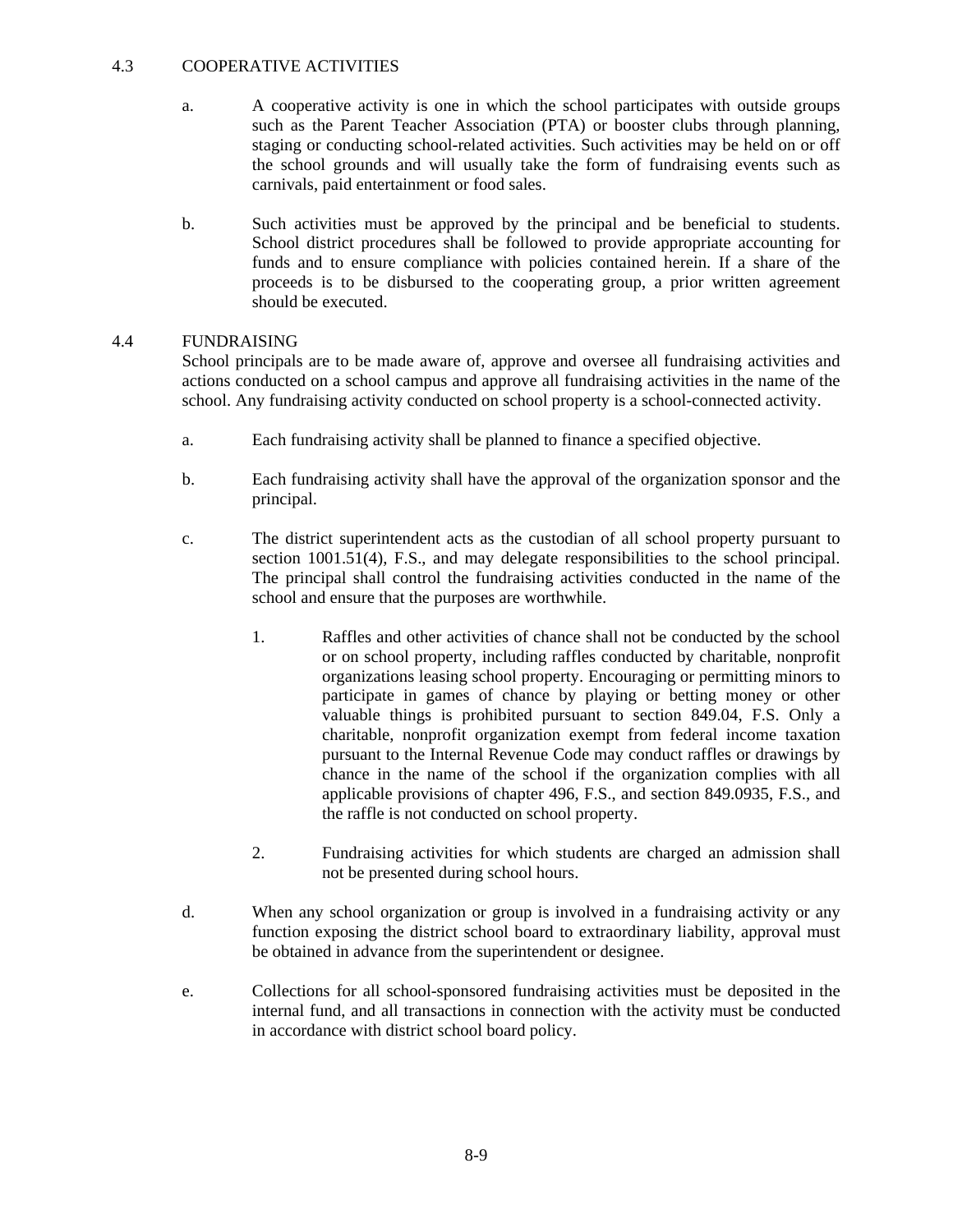#### 4.5 RETENTION OF RECORDS

- a. Chapters 119 and 257, F.S., provide that no public official may mutilate, destroy, sell, loan or otherwise dispose of any public record unless under the consent of the records and information management program of the Division of Library and Information Services of the Department of State. Provided applicable audits have been released, records may be disposed of in accordance with procedures established by the records and information management program. Examples of such records for internal funds include check requisitions and documentation, canceled checks, recap of collections, journals, ledgers, financial reports, purchase orders and serialized forms.
- b. Procedures for destruction of records shall be in accordance with chapters 119 and 257, F.S.

## 4.6 SALES OF FOOD AND BEVERAGES

The sale of food or beverages to students by direct sale or through vending machines is governed by rule 5P-1.003, F.A.C.

## 5.0 MODIFICATION OF CHAPTER PROVISIONS

## 5.1 CENTRALIZED ACCOUNTING SYSTEMS

School districts that use centralized accounting systems for internal funds may apply to the Commissioner of Education for modification of the policies and procedures in this chapter.

## 5.2 EMERGENCY MODIFICATIONS

School districts may apply to the commissioner of the FDOE for modification of the policies and procedures in this chapter. Such application shall state the specific provision herein and the emergency or reason for which relief is sought. Approval of any modification shall be valid for up to one year.

## 5.3 CAREER CENTERS

The director of a designated area career center shall assume the duties and responsibilities assigned to the position of principal by this chapter.

## 5.4 ECONOMIC EDUCATION PROJECTS

- a. Economic education projects may be exempted from sections I-III of this chapter at the discretion of district school boards, with the following stipulations:
	- 1. Administrative oversight continues to ensure that activities are in the best interest of the students and the school.
	- 2. Involved employees are bonded.
	- 3. Checks drawn on bank accounts are controlled so that a teacher's or sponsor's authorization is required.
	- 4. Bank statements are currently reconciled and reviewed by the principal.
- b. Economic education projects include Junior Achievement programs and similar programs that link the curriculum with appropriate economic education activities.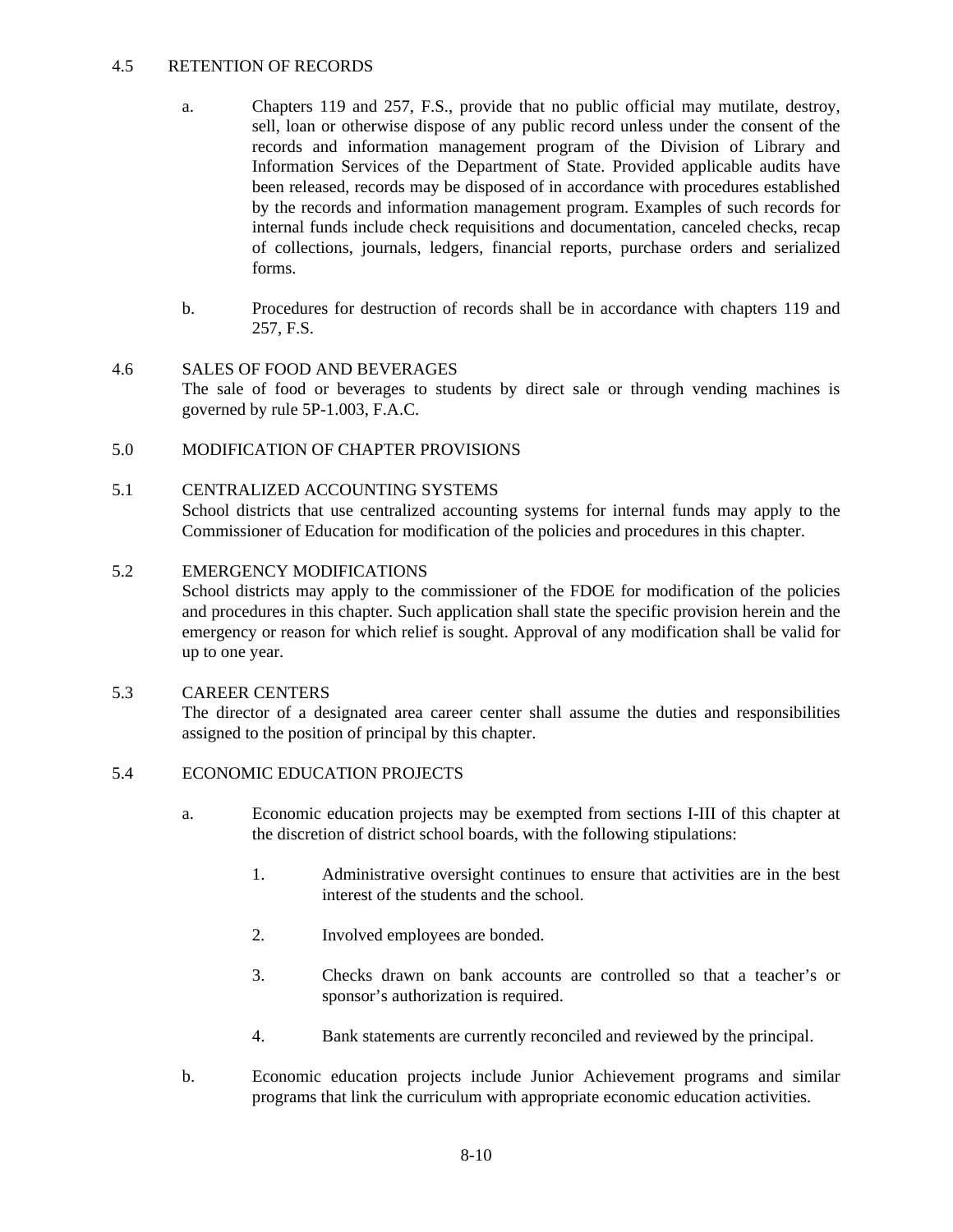# CHART OF ACCOUNTS SCHOOL INTERNAL FUNDS

| <b>Fund Group</b>               |                                                   | Funds 8XX, Fiduciary Funds                 |  |
|---------------------------------|---------------------------------------------------|--------------------------------------------|--|
| <b>Balance Sheet Accounts</b>   | As provided in Chapter 2                          |                                            |  |
| Revenue Accounts                |                                                   | Accounts 34XX for local sources of revenue |  |
| <b>Student Activity/Project</b> | 10000                                             | Athletics                                  |  |
|                                 | 20000                                             | Music                                      |  |
|                                 | 30000                                             | Classes                                    |  |
|                                 | 40000                                             | Clubs                                      |  |
|                                 | 50000                                             | Departments                                |  |
|                                 | 60000                                             | Trust                                      |  |
|                                 | 70000                                             | General                                    |  |
| <b>Expenditure Accounts</b>     |                                                   |                                            |  |
| Function                        | Function 9900, Proprietary and Fiduciary Expenses |                                            |  |
| Object                          | As provided in Chapter 4                          |                                            |  |
| <b>Student Activity/Project</b> | 10000                                             | <b>Athletics</b>                           |  |
|                                 | 20000                                             | Music                                      |  |
|                                 | 30000                                             | Classes                                    |  |
|                                 | 40000                                             | Clubs                                      |  |
|                                 | 50000                                             | Departments                                |  |
|                                 | 60000                                             | Trust                                      |  |
|                                 | 70000                                             | General                                    |  |
|                                 |                                                   |                                            |  |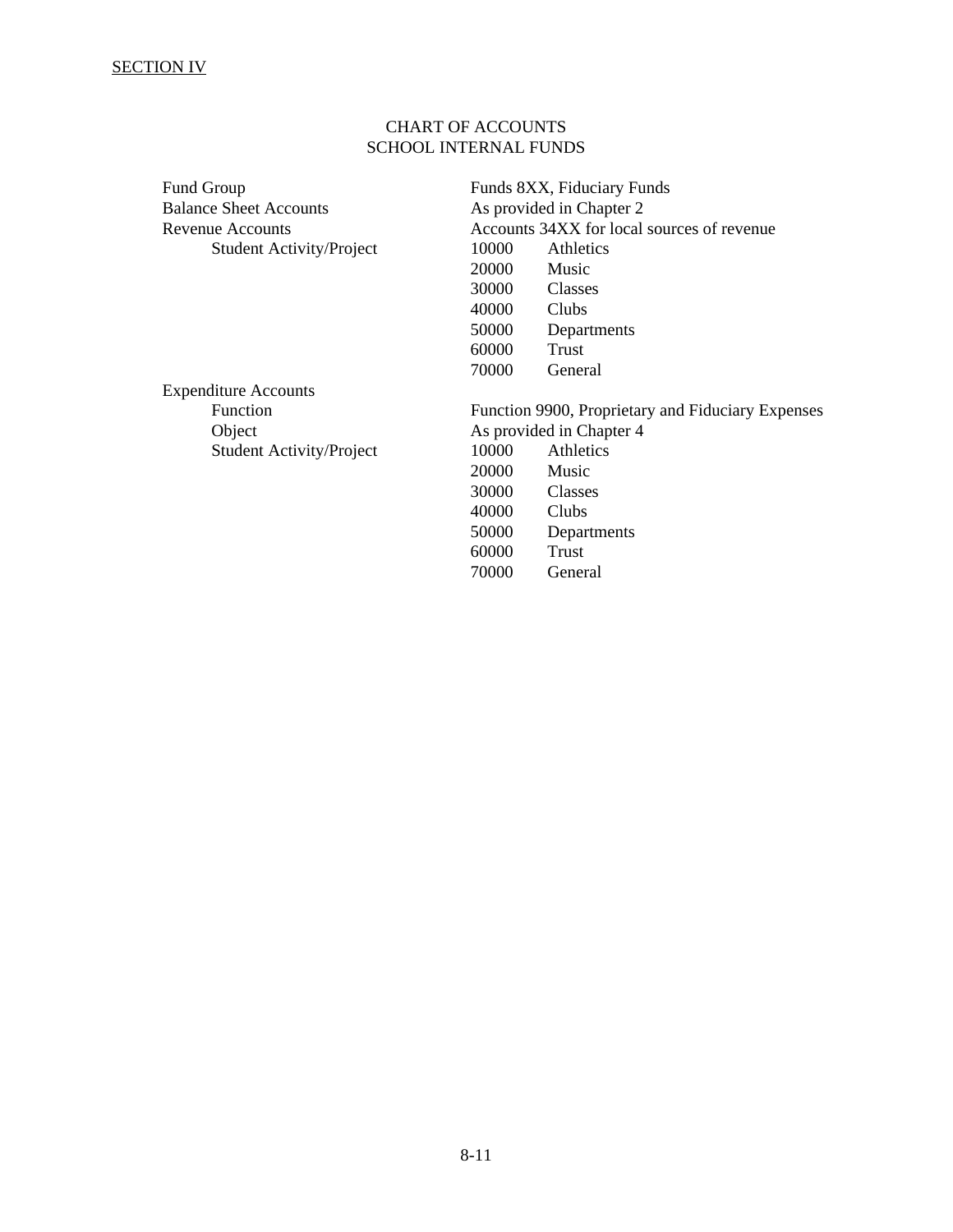## SECTION V – SCHOOL INTERNAL FUND DEFINITIONS

This section includes definitions of terms used in this guide and additional terms necessary for the understanding of financial accounting procedures for internal funds. Internal funds are defined as all local school funds derived by any public school from all activities and sources.

Account. A record of financial transactions that are similar in terms of a given frame of reference, such as purpose, objective or source.

Accounting Period. A period of time for which financial statements are prepared (e.g., July 1 through June 30).

Accounts Payable. Unpaid balances or invoices against an internal fund that are owed.

Accounts Receivable. Amounts owed to the internal funds.

Accrual Basis. Recording of revenues and expenditures at the time revenue is earned or at the time an expenditure results in a liability, regardless of when the actual cash receipt or disbursement occurs.

Asset. Something of value that is owned by an entity.

Audit. An examination of records and documents by an auditor in the process of securing evidence for one or more of the following purposes: 1) determining the propriety of completed transactions, 2) ascertaining whether all transactions have been recorded, and 3) determining whether transactions are accurately recorded in the accounts and in the statements drawn from the accounts.

Balance. The difference between the total debits and the total credits of an account, or the total of an account containing only debits or only credits.

Bank Deposit. The total amount of money taken in and recorded on receipts for a specified time period and deposited intact with a depository.

Capital Assets. Land, buildings, machinery, furniture and other equipment that the school system intends to hold or continues to use over a long period of time.

Capital Outlay. Expenditures for land or existing buildings, improvement of grounds, construction of buildings, additions to buildings and remodeling of buildings or equipment.

Cash. Currency, checks, postal and express money orders and bank deposits, including certificates of deposit.

Cash Basis. The basis of accounting under which revenues are recorded only when actually received and only cash disbursements are recorded as expenditures.

Cash Discount. An allowance received or given if payment is completed within a stated period. The term is not to be confused with "trade discount."

Change Fund. An amount of money obtained by issuing a check to a designated individual for the purpose of making change for a specific event. No expenditures are to be made from these monies.

Check. A written order on a bank to pay on demand a specified sum of money to a named person, to his or her order, or to bearer from money on deposit to the credit of the maker. The check is canceled when it has been paid by the bank and has, thus, "cleared."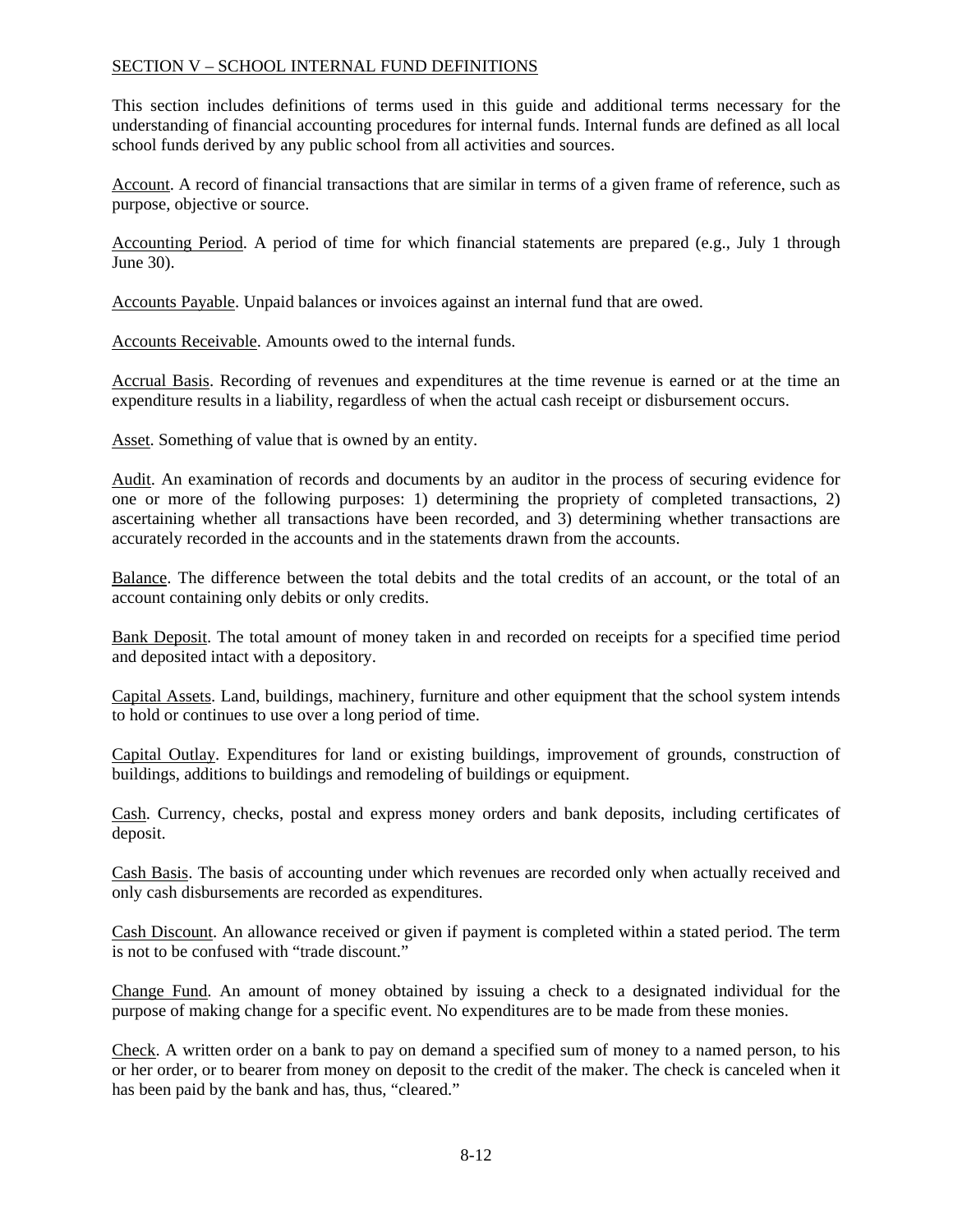Closing the Books. The process of putting the account books in order at the end of a month, or a fiscal period, so that a trial balance and financial reports may be prepared.

Commemorative Items. Personalized articles such as class jewelry, announcements, caps and gowns, yearbooks, cards and invitations, insignia and school pictures.

Commission. A share of sale proceeds from any company or individual given the school in return for the sale, rental or promotion of any items within the school.

Concession. The act of granting to an individual or group a right that resides with the school.

Current Assets. Cash and other assets readily converted into cash, such as accounts receivable, inventory and some prepaid expenditures.

Deficit. The excess of the obligations of an account over its resources.

Deposit in Transit. A deposit that has been transmitted to the bank and recorded in the school ledgers, but is not yet reflected on the monthly bank statement because it was not received before the bank's preparation of the statement.

Deposit, Property. Money collected from students and held in a school account for return at a designated time for the purpose of covering loss or damages to school-owned supplies and equipment while being used by the students.

Depositories. Banks or savings and loan institutions where schools deposit and withdraw money.

Disbursements. Money paid out.

Double Entry. A system of bookkeeping that requires, for every entry made to the debit side of an account or accounts, an entry for the corresponding amount or amounts made to the credit side of another account or accounts.

Dues. A regular charge made to students for the privilege of being a member of a particular club or student body organization.

Encumbrance. A restriction of available money by issuance of a purchase order.

Equipment. A material item of a nonexpendable nature, such as a built-in facility, a movable or fixed unit of furniture or furnishings, an instrument or apparatus, a machine (including attachments), instructional skills training device or a set of small articles whose parts are replaceable or repairable, the whole retaining its identity and utility over a period of time that is characteristic for items of its class.

Expenditures. Decreases in net financial resources. If accounts are kept on the accrual basis, this includes total charges incurred, whether paid or unpaid. For accounts kept on the cash basis, payments are termed "disbursements."

Fidelity Bond. A bond guaranteeing the district school board against losses resulting from the dishonest actions of employees.

Finance Clerk. Person assigned responsibilities for internal accounts bookkeeping.

Financial Statement. A formal written presentation that sets forth information concerning the financial condition of the school internal funds.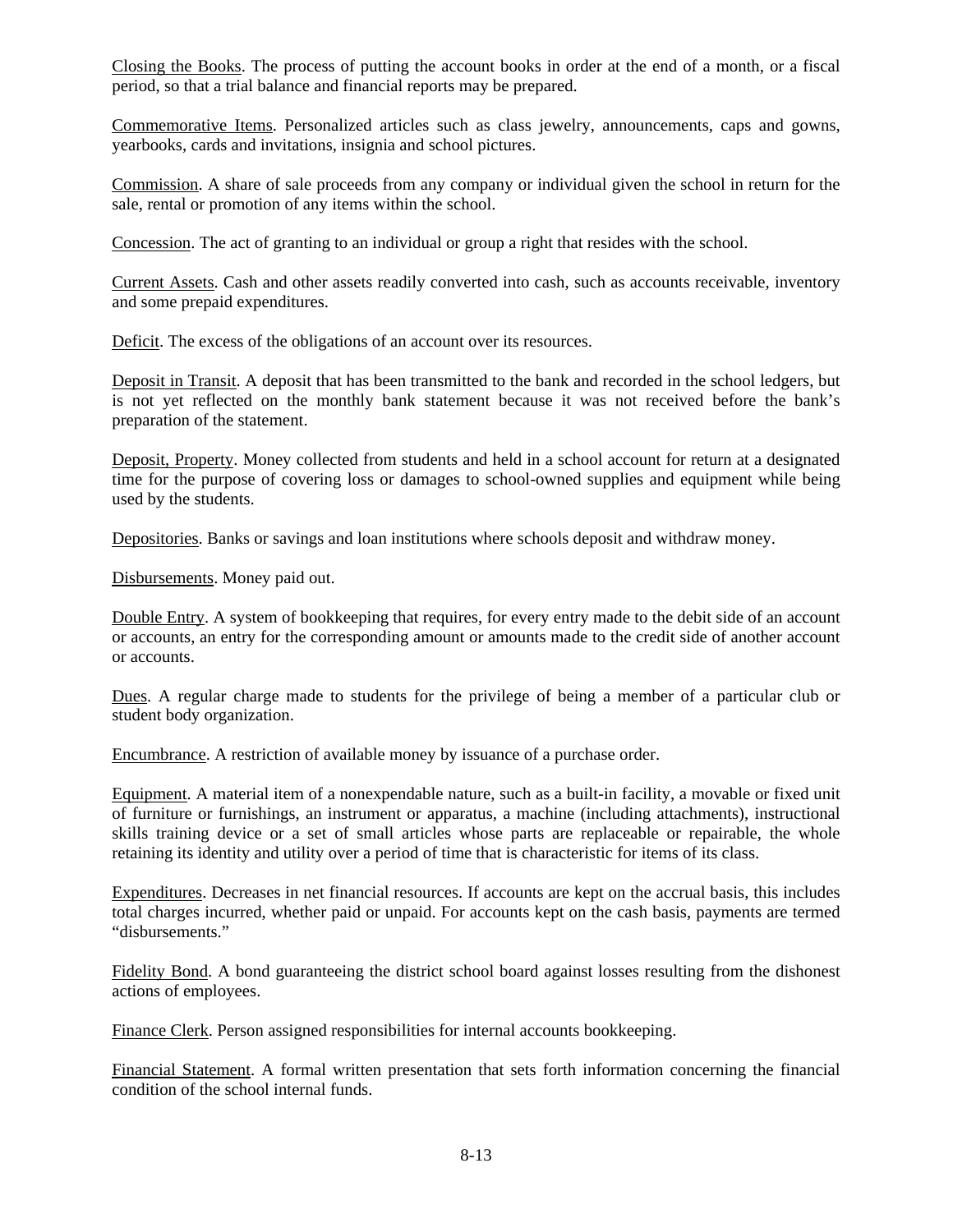Fiscal Period. Any period at the end of which a school determines its financial condition and the results of its operations and closes its books.

Fiscal Year. As it pertains to internal funds, July 1 through June 30.

General Ledger. A book, file or other device in which accounts are kept to the degree of detail necessary to summarize the financial transactions of the school. General ledger accounts may be kept for any group of receipts or expenditures over which an administrative officer wishes to maintain fiscal control.

Gift. Something of value received for which no repayment or special service to the contributor is expected.

Grant. Money received by a school activity for which no repayment is expected, but for which certain conditions exist relative to the disbursement of funds.

Inactive Account. An account is considered inactive upon declaration of the principal when: 1) no financial transactions have occurred within one year and the need for the activity has passed or 2) a class has graduated.

Intact, or Deposit Intact. The practice in which money is presented to a bank or bookkeeper for the credit of the school's internal fund in the same form as received. This means that any receipt of funds in the form of cash shall be deposited as cash. The cashing of a check from funds on hand would be a violation of this concept, as would be the substitution of a check for cash.

Internal Control. A plan of organization under which employees' duties are so arranged, and records and procedures so designed, as to make it possible to exercise effective accounting control over assets, liabilities, revenues and expenditures. For example, under such a system, work is subdivided so that no single employee performs a complete cycle of operations. The procedures to be followed are definitely identified and such procedures call for proper authorizations by designated officials for all actions to be taken.

Inventory. The cost of supplies and equipment on hand but not yet distributed to requisitioning units.

Inventory Record. A detailed list or record showing quantities, descriptions, values, units of measure and unit prices.

Investments. Securities and nonfinancial assets held primarily for income or profit that have present service capacity based solely on their ability to generate cash or to be sold to generate cash.

Invoice. A vendor's notification of merchandise provided or services rendered to a purchaser with the quantity, prices and charges stated. Other information customarily shown on the invoice includes the customer's order number, order date, date of delivery or shipping, and terms of payment.

Journal. The accounting record in which financial transactions of the school are formally recorded for the first time.

Liabilities. Debt or other legal obligations arising out of transactions that are payable but not necessarily due. Encumbrances are not liabilities; they become liabilities when the services or materials for which they were established have been rendered or received.

Memoranda (Memo) Account. An informal record of an internal fund transaction that cannot be recorded under the regular financial accounts, but for which a record is desired (e.g., encumbrances).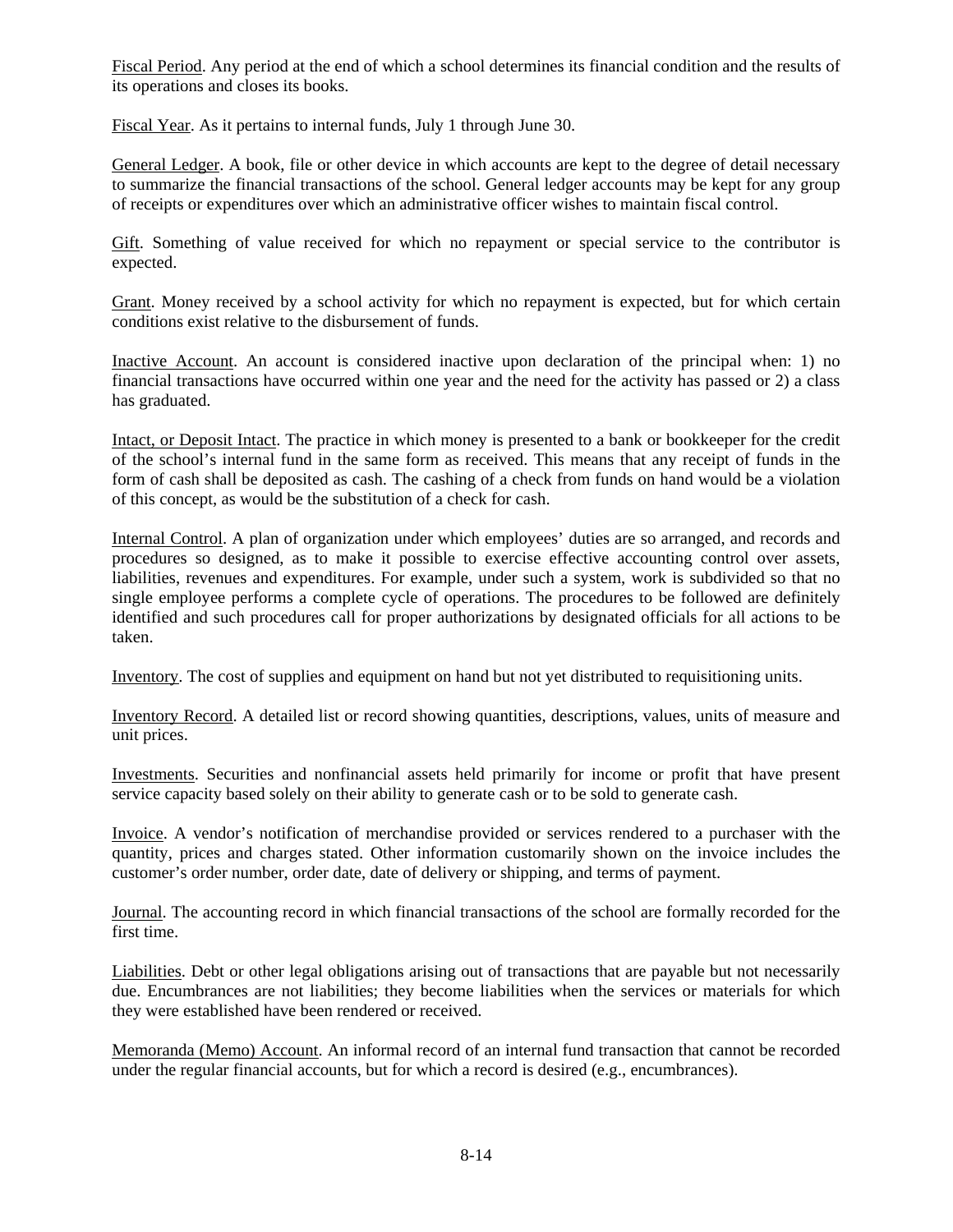Outstanding Check. A check issued and recorded by the school that has not been presented to the bank for payment prior to issuance of the monthly bank statement.

Outstanding Deposit. See Deposit in Transit.

Overdrawn. A situation in which a check has been written for an amount in excess of that on deposit. An overdraft is the amount by which withdrawals exceed the depositor's available balance.

Perpetual Inventory. An inventory system that is initiated by a physical inventory and perpetuated by entry of receipts and withdrawals, thereby reflecting current balances on hand for each item.

Petty Cash. Cash paid out in small amounts for authorized expenditures. Petty cash may be used to reimburse persons or to make a direct purchase (petty cash funds must be authorized). Payments must be evidenced by petty cash vouchers, which are signed receipts that show the purpose, date and amount of the transaction.

Posting. The act of recording to an account in a ledger the detailed or summarized data contained in the documents of original entry.

Pre-Numbered Documents. Checks, receipt forms, tickets and similar items that have been consecutively numbered and controlled before use.

Present Service Capacity. The capacity of an asset or a resource that enables the entity to provide services, which in turn enables the entity to fulfill its mission.

Prior Authorization. A written approval granting authority to enter into a contract, to obligate funds for a purchase or to receive a benefit before such an action occurs.

Purchase Order. A document issued to a vendor authorizing the delivery of goods or services that implies the obligation of funds.

Reconciliation of Bank Statement. A statement of the details of the differences between the bank statement and the cash account record to show agreement between the adjusted balances.

Refund. An amount paid back or credit allowed.

Reimbursement. Repayment of authorized expenditures made on behalf of the school's internal fund.

Repairs, Minor. The restoration to a usable condition of a given piece of equipment, building or grounds. Costs of new construction, renovation and remodeling are not included and are considered capital outlay.

Reports. Written statements of information that are made by a person, unit or organization for the use of some other person, unit or organization.

Requisition. A written request, usually from one department to the purchasing officer or to another department, for specified articles or services.

Student Activities. Direct and personal services for public school students, such as interscholastic athletics, entertainment, publications, clubs, band and orchestra, which are managed or operated by students under the guidance and direction of authorized adults, and are not part of the regular instructional program.

Student Organization. Any group of students organized on campus into a single body for the purpose of pursuing common goals and objectives. This includes the various types of student clubs and class